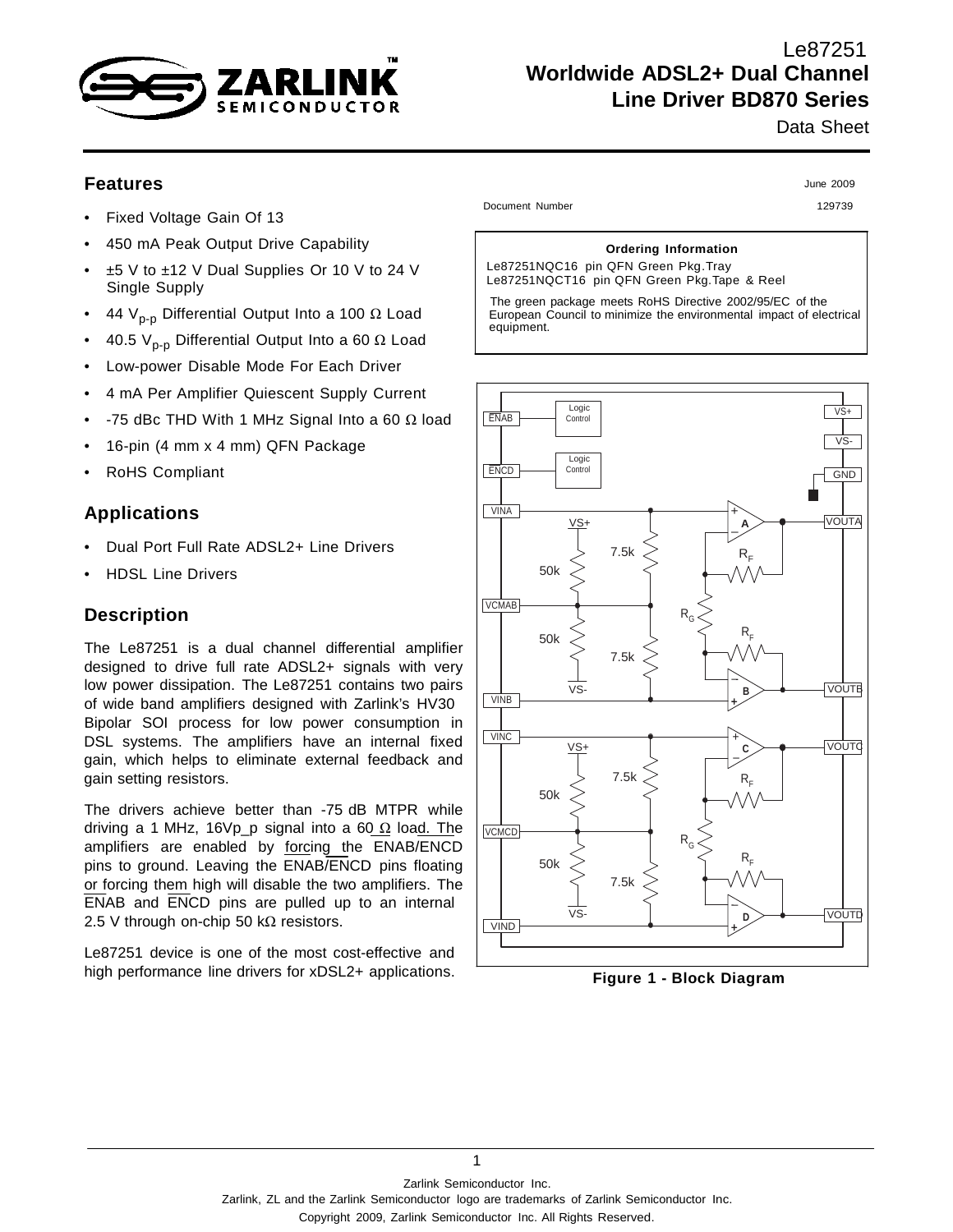# **Table of Contents**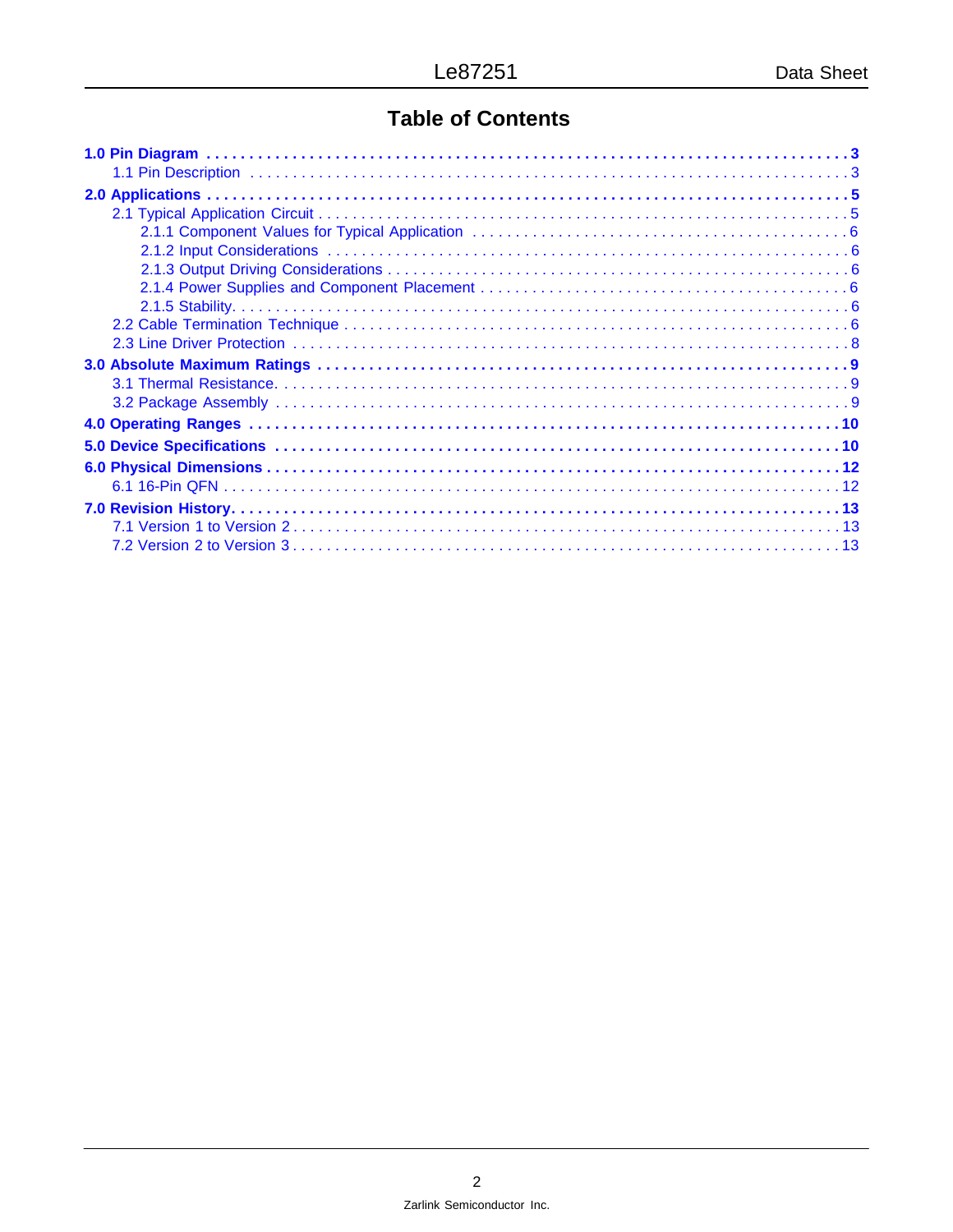## **1.0 Pin Diagram**



### **1.1 Pin Description**

| <b>Pin Name</b> | Type   | <b>Description</b>                        | <b>Note</b>         |
|-----------------|--------|-------------------------------------------|---------------------|
| <b>ENAB</b>     | Input  | DSL channel #1 enable/disable control pin | Reference Circuit 1 |
| <b>ENCD</b>     | Input  | DSL channel #2 enable/disable control pin | Reference Circuit 1 |
| <b>VINA</b>     | Input  | Amplifier A non-inverting input           | Reference Circuit 2 |
| <b>VINB</b>     | Input  | Amplifier B non-inverting input           | Reference Circuit 2 |
| <b>VINC</b>     | Input  | Amplifier C non-inverting input           | Reference Circuit 2 |
| <b>VIND</b>     | Input  | Amplifier D non-inverting input           | Reference Circuit 2 |
| <b>VCMAB</b>    | Input  | Bias voltage for amplifier A and B        |                     |
| <b>VCMCD</b>    | Input  | Bias voltage for amplifier C and D        |                     |
| $VS+$           | Power  | Positive power supply                     |                     |
| VS-             | Power  | Negative power supply                     |                     |
| <b>GND</b>      | Ground | Ground connection                         |                     |
| <b>VOUTA</b>    | Output | Amplifier A output                        | Reference Circuit 2 |
| <b>VOUTB</b>    | Output | Amplifier B output                        | Reference Circuit 2 |
| <b>VOUTC</b>    | Output | Amplifier C output                        | Reference Circuit 2 |
| <b>VOUTD</b>    | Output | Amplifier D output                        | Reference Circuit 2 |

Note 1: Amplifiers A and B comprise DSL channel #1. ENAB allows enable/disable control for DSL channel #1.

Note 2: Amplifiers C and D comprise DSL channel #2. ENCD allows enable/disable control for DSL channel #2.

Note 3: Reference circuits 1 and 2 are shown in Figure 2.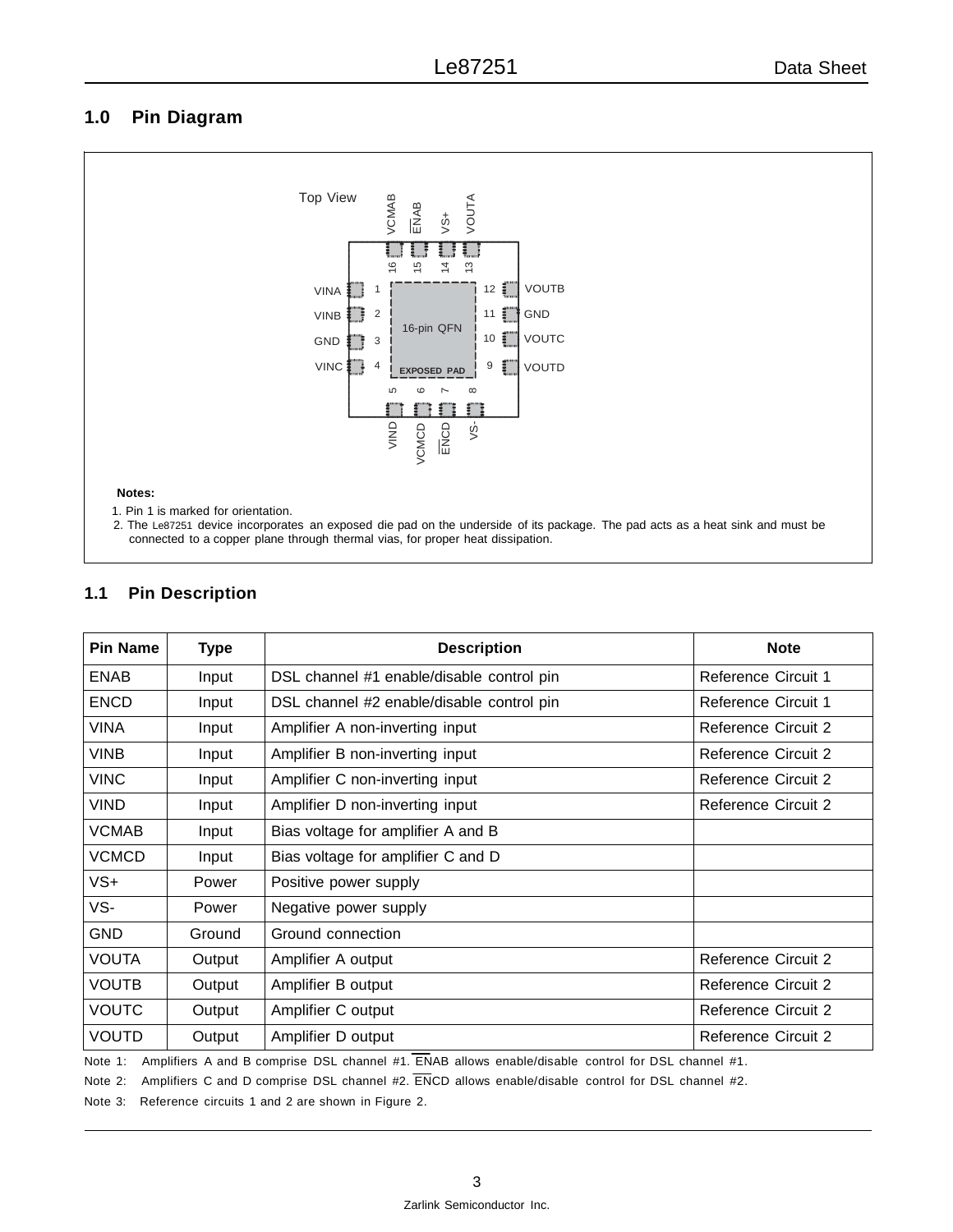

**Figure 2 - Reference Circuit**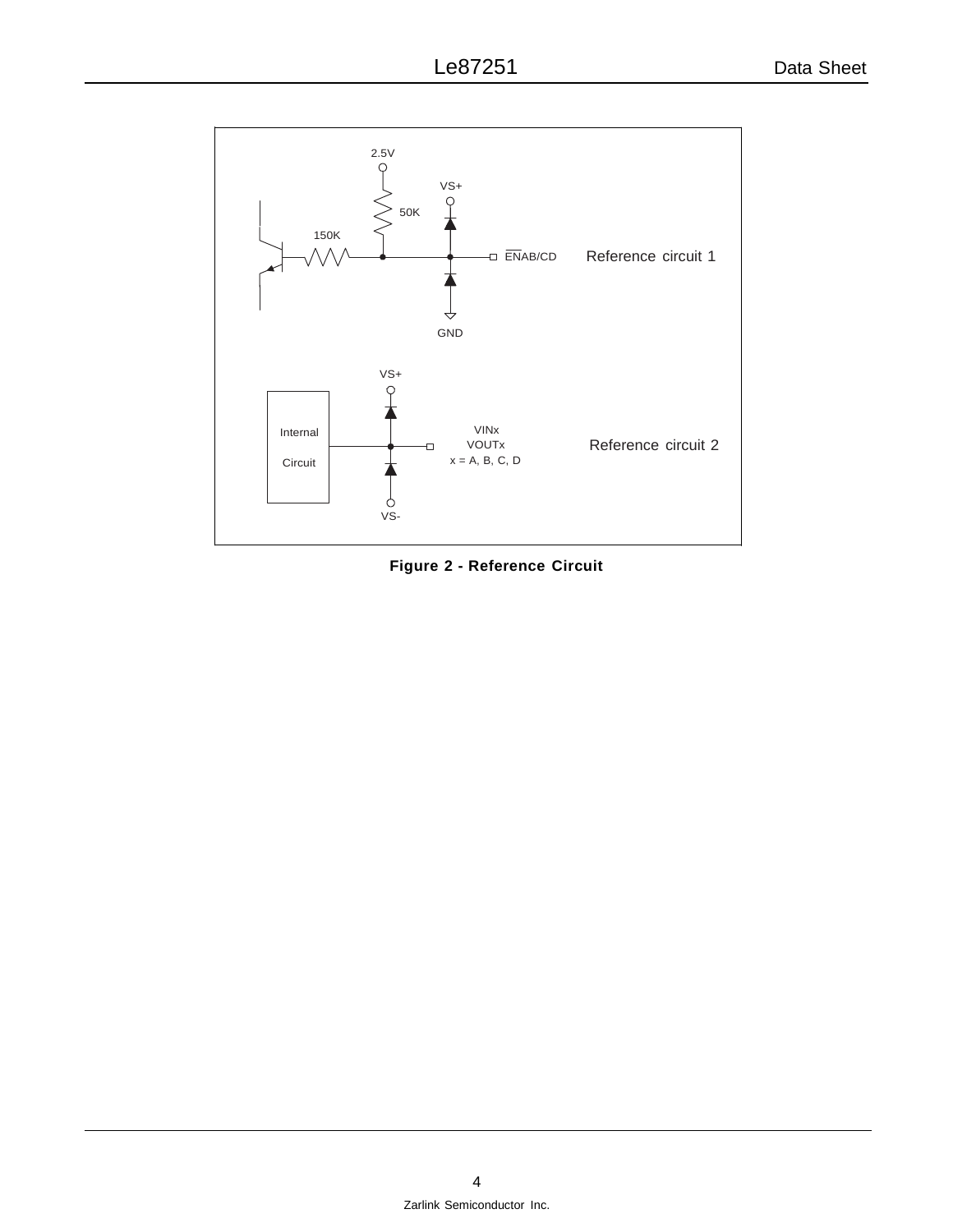## **2.0 Applications**

The Le87251 integrates two sets of high-power line driver amplifiers that can be connected for full duplex differential line transmission. The amplifiers are designed to be used with signals up to 10 MHz with low signal distortion. The driver can put out 20.5 dBm power level onto the telephone line and can drive 450 mA current, which exceeds the level required when using a transformer with 1:2 ratio.

## **2.1 Typical Application Circuit**

A typical application interface circuit (one channel) is shown in Figure 3.



**Figure 3 - Typical Application Interface Circuit**

As shown in Figure 3 the amplifiers have identical positive gain connections with common-mode rejection. Any DC input errors are duplicated and create common-mode rather than differential line errors.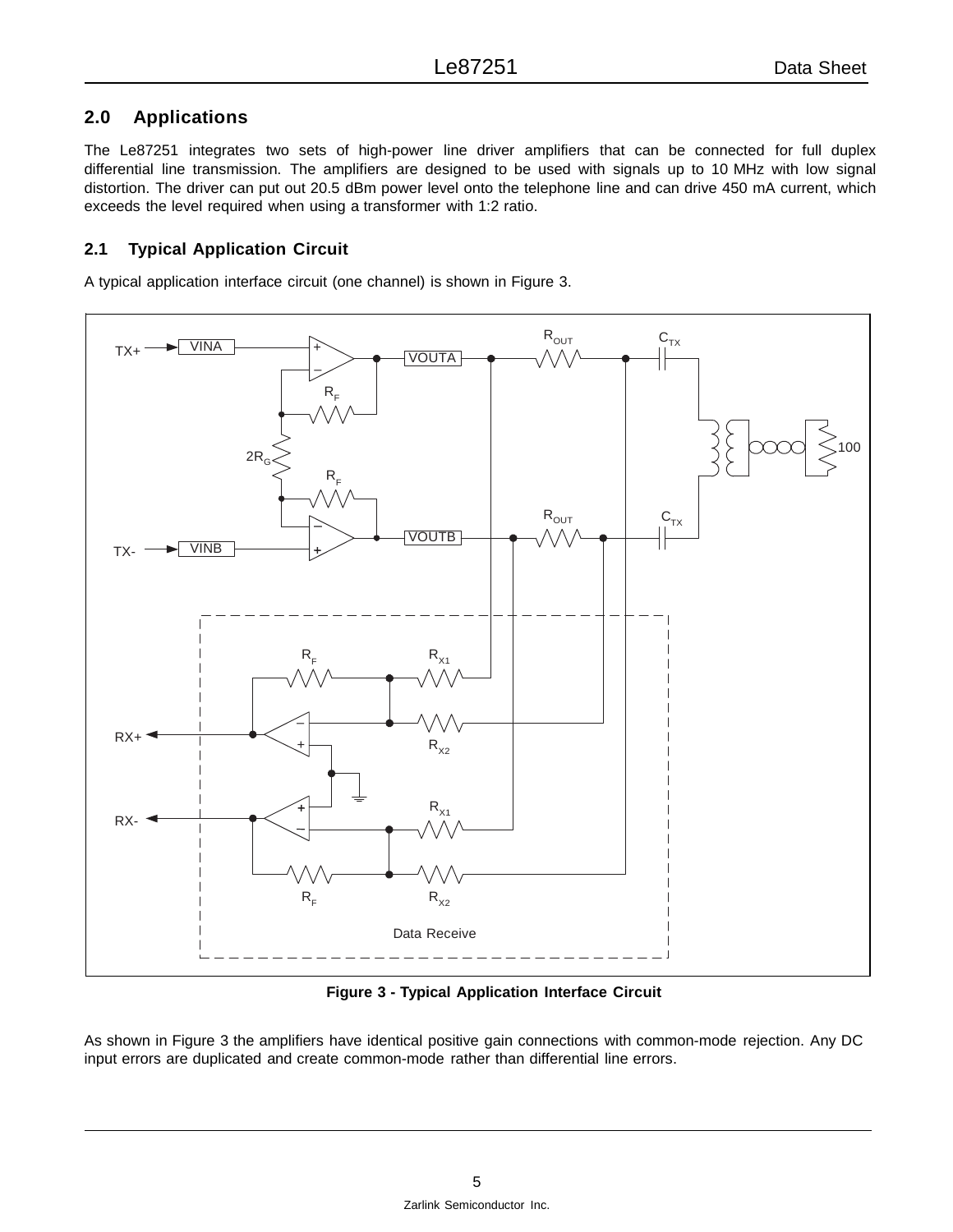## **2.1.1 Component Values for Typical Application**

| Item      | Quantity | Type | Value         | Tolerance | Rating          |
|-----------|----------|------|---------------|-----------|-----------------|
| $R_{OUT}$ |          | SMT  | 49.9 $\Omega$ | 1%        | $1/16$ W        |
| $v_{TX}$  |          | X7R  | 0.22 µF       | 10%       | 50 <sub>V</sub> |

| Table 1 - Parts List for Typical Application Circuit |  |  |  |
|------------------------------------------------------|--|--|--|
|------------------------------------------------------|--|--|--|

#### **2.1.2 Input Considerations**

The driving source impedance should be less than 100 nH to avoid any ringing or oscillation. This inductance is equivalent to about 4" of unshielded wiring, or 6" of unterminated transmission line. Normal high-frequency construction obviates any such problem.

### **2.1.3 Output Driving Considerations**

While the drive amplifiers can output in excess of 450 mA peak, the internal metallization is not designed to carry more than 100 mA of steady DC current and there is no current limit mechanism. The device can safely drive sinusoidal currents of 2 x 100 mArms, or 200 mArms. This current is more than that required to drive line impedance to large output levels, but output short circuits can not be tolerated. The series output resistor will usually limit currents to safe values in the event of line shorts. Driving lines with no series resistor is not recommended.

The amplifiers are sensitive to capacitive loading. More than 100pF may cause peaking of the frequency response. The same is true of badly terminated lines connected without a series matching resistor.

When in power down mode, several volts of differential voltage may appear across the line driver outputs. If a DC current path exists between the two outputs, a large DC current can flow from the positive supply rail to the negative supply rail through the outputs. To avoid DC current flow, the most effective solution is to place DC blocking capacitors in series at the output, as shown in the typical application circuit.

#### **2.1.4 Power Supplies and Component Placement**

The power supplies should be well bypassed close to the Le87251 device. A 2.2 µF tantalum capacitor and a 0.1 µF ceramic capacitor for each supply is recommended. The ground terminal of the positive and negative bypass capacitors should be connected to each other directly and then returned to circuit ground to prevent ground current loops.

The Le87251 can also be powered from a single positive voltage supply. When operating in this mode, the VS+ pin is connected to the positive supply. The VS- pin is connected to GND.

#### **2.1.5 Stability**

The Le87251 features improved frequency compensation for all applications, allowing stable operation at very low power levels and eliminating any need for external "snubber" circuit. Differential circuits, such as ADSL line driver applications, can be especially prone to common-mode oscillation. The Le87251 is specifically compensated to eliminate this type of instability and allows for reliable operation even at very low power levels.

#### **2.2 Cable Termination Technique**

There are various techniques available. Figure 4 shows a passive termination technique. Figure 5 shows an active termination technique. A quick comparison of the reduction in voltage and power requirements for the driver with passive or active termination is shown in Table 2.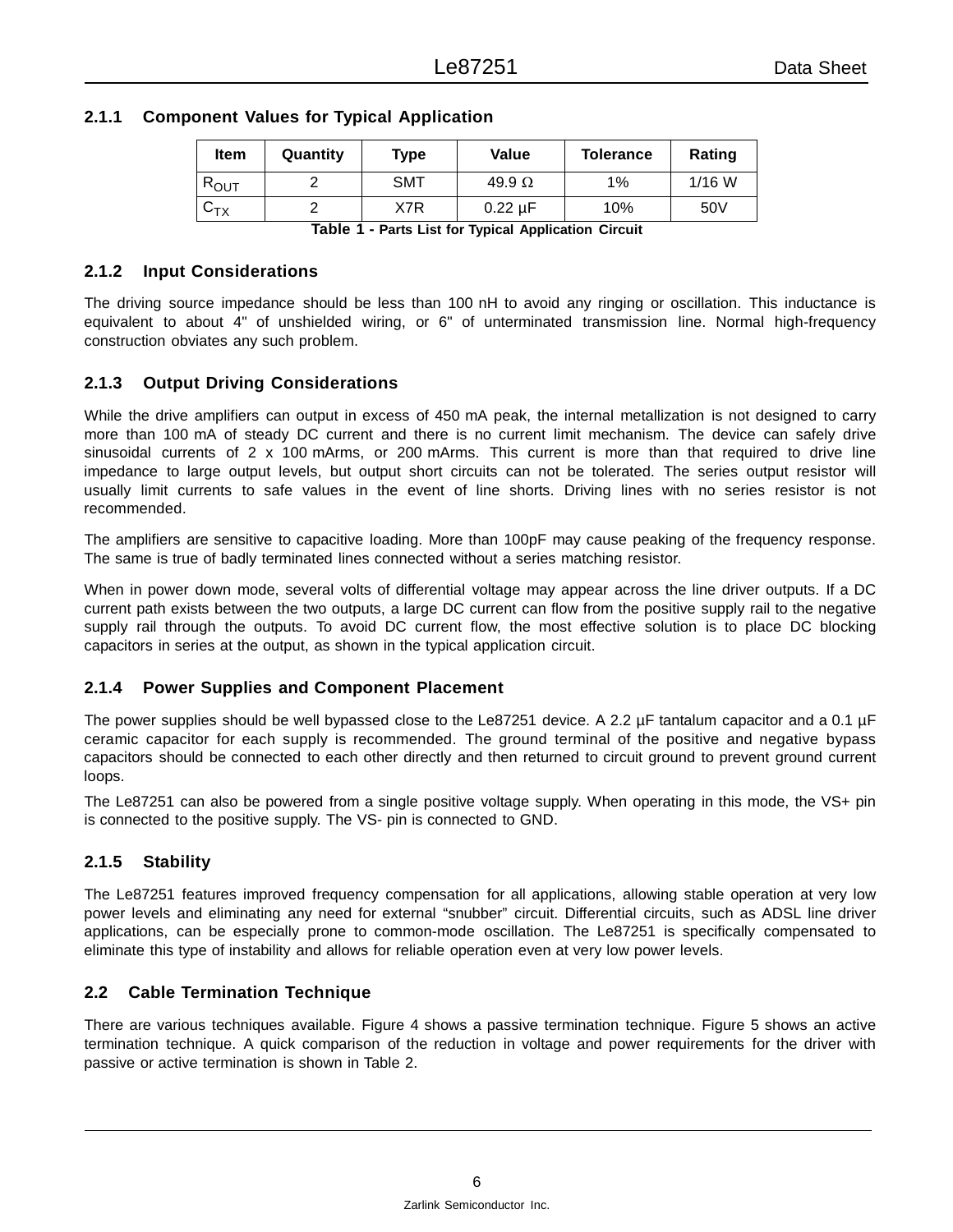The output impedance and the voltage gain of the circuit in Figure 5 are shown in the following equations.

 $Z$ OUT =  $K \cdot R$ BM

$$
\frac{V_O}{V_{IN}}=\frac{RD( \; P2)}{2(RD(G)-RD(P1))}
$$

where

Zout is the output impedance.

$$
K = \frac{1}{1 - \frac{RD(P1)}{RD(G)}}
$$

And the resistor dividers are defined as following

$$
RD(P1) = \frac{RP1}{RP1 + RP2}
$$

$$
RD(P2) = \frac{RP2}{RP1 + RP2}
$$

$$
RD(G) = \frac{RG}{RG + RF}
$$

And Vo/VIN represents the voltage gain.



**Figure 4 - Passive Termination Technique**



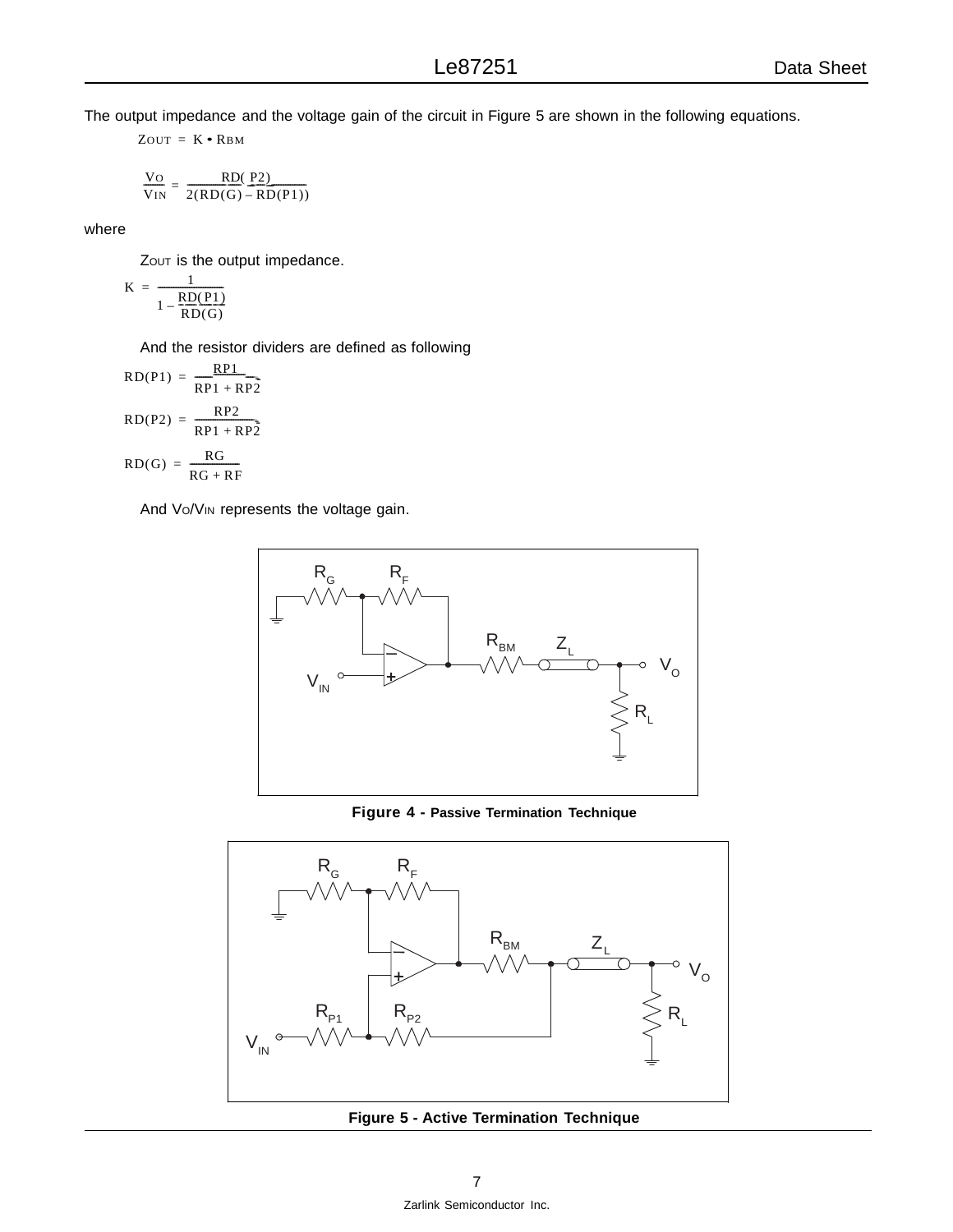| <b>Passive Termination</b>                                                                                | <b>Active Termination</b>                                                                |
|-----------------------------------------------------------------------------------------------------------|------------------------------------------------------------------------------------------|
| 16.5 $V_{\text{P-P}}$ into a 100 $\Omega$ line                                                            | 16.5 V <sub>P-P</sub> into a 100 $\Omega$ line                                           |
| $V_{OUT DRIVER} = V_{RBM} + V_{RLOAD}$                                                                    | $V_{OUT DRIVER} = V_{RBM} + V_{RLOAD}$                                                   |
| $RBM = R_{LOAD}$                                                                                          | $RBM = R1 OAD/5$                                                                         |
| $V_{RBM} = V_{RLOAD}$                                                                                     | $V_{RBM} = V_{RI OAD}/5$                                                                 |
| $V_{\text{OUT DRIVER}}$ = 33.52 V                                                                         | $V_{\text{OUT DRIVER}} = 20.11 V$                                                        |
| $V_{SUPPLY} = 37.52 V$                                                                                    | $V_{SUPPLY}$ = 24.11 V                                                                   |
| $I_{\text{OUT}} = 31.6 \text{ mA}$                                                                        | $I_{OUT}$ = 31.6 mA                                                                      |
| $P_{\text{OUT DRIVER}} = V_{\text{SUPPLY}} * I_{\text{OUT}} = 1.185 \text{ W (plus)}$<br>quiescent power) | POUT DRIVER = $V_{\text{SUPPLY}}$ * $I_{\text{OUT}}$ = 0.714 W<br>(plus quiescent power) |

**Table 2 - Passive and Active Termination Comparison**

#### **2.3 Line Driver Protection**

High voltage transients such as lightning can appear on the telephone lines. Transient protection devices should be used to absorb the transient energy and clamp the transient voltages. However, large transient voltages can still couple to the primary side of the transformer. As shown in Reference Circuit 2, the outputs of the Le87251 incorporate on-chip circuitry that clamps the output voltage to no more than a diode drop beyond either rail. No external diodes immediately at the output of the amplifiers are required. As shown in Figure 6, the series output termination resistors limit the current going into the line driver and internal clamps, thus these termination resistors should be specified at 0.5 W. The actual protection scheme may vary depending on the type of data transformer used and the line protection components used in the front of the data transformer.



**Figure 6 - Line Driver Protection**

A large DC voltage can develop between the line driver outputs during system turn-on when the AFE has not been reset or when the line driver is disabled. Figure 6 shows an AC coupling capacitor between the two line driver outputs. This AC coupling capacitor prevents large DC current from flowing from one output of the line driver to another.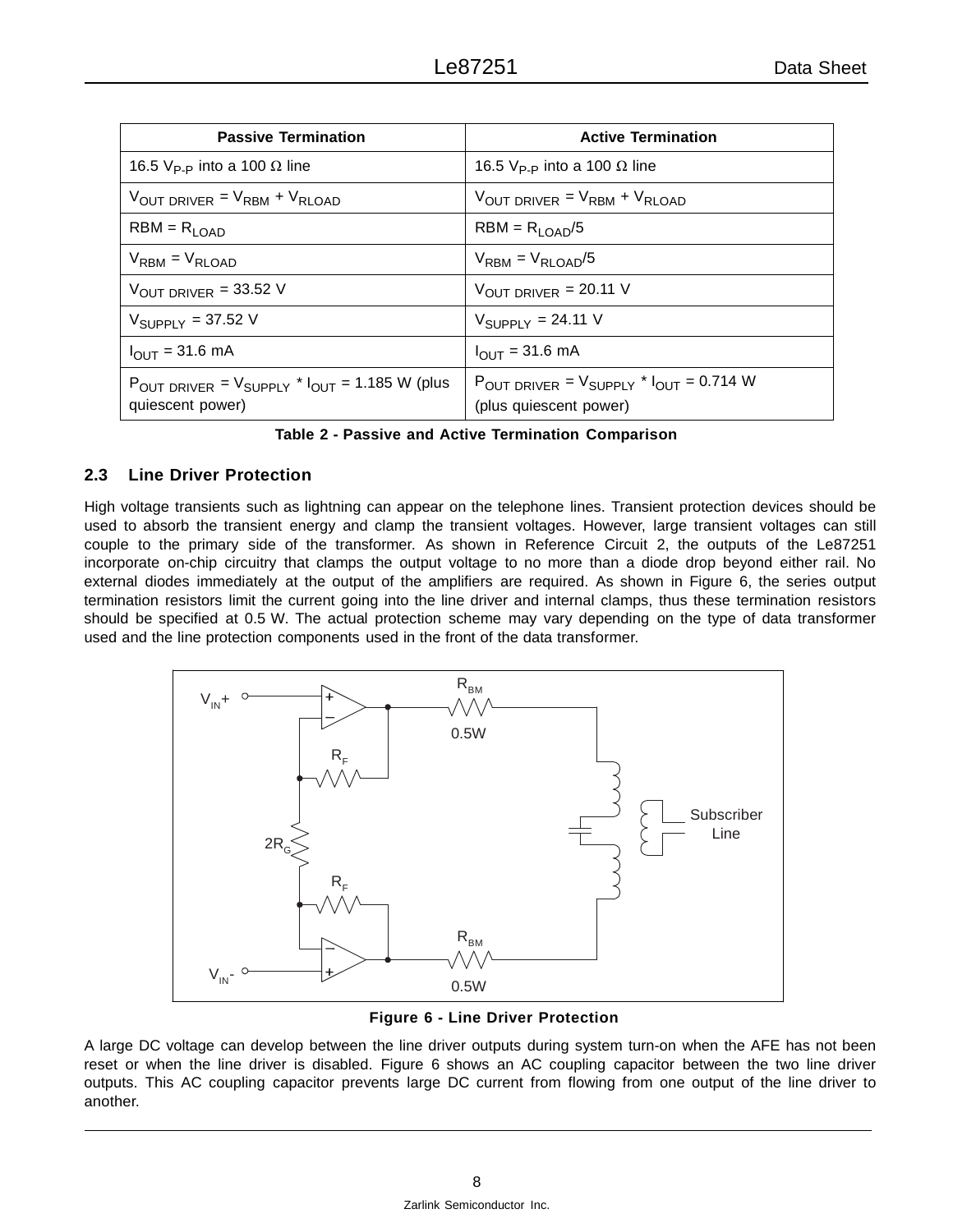## **3.0 Absolute Maximum Ratings**

Stresses above the values listed under *Absolute Maximum Ratings* can cause permanent device failure. Functionality at or above these limits is not implied. Exposure to absolute maximum ratings for extended periods can affect device reliability.

| Storage Temperature                                   | $-65 \leq T_A \leq +150^{\circ}$ C |
|-------------------------------------------------------|------------------------------------|
| Operating Ambient Temperature                         | $-40 \leq T_A \leq +85^{\circ}$ C  |
| Operating Junction Temperature<br>(See Notes 1 and 2) | $-40 \leq T_A \leq +150^{\circ}C$  |
| VS+ to VS- Supply Voltage                             | $-0.3$ V to 30 V                   |
| VS+ with respect to GND                               | $-0.3$ V to 30 V                   |
| VS- with respect to GND                               | $-30$ V to $+0.3$ V                |
| Driver inputs VINA/B/C/D                              | $VS$ - to $VS$ +                   |
| Control inputs ENAB/ENCD with respect to GND          | $-0.3$ V to 6 V                    |
| Maximum current on any input                          | $10 \text{ mA}$                    |
| Maximum current at amplifier output (DC continuous)   | 100 mA                             |
| ESD Immunity (Human Body Model)                       | JESD22 Class 2 compliant           |
| <b>ESD Immunity (Charge Device Model)</b>             | JESD22 Class IV compliant          |

Note: Continuous operation above 145°C junction temperature may degrade device reliability.

#### **3.1 Thermal Resistance**

The thermal performance of a thermally enhanced package is assured through optimized printed circuit board layout. Specified performance requires that the exposed thermal pad be soldered to an equally sized exposed copper surface, which, in turn, conducts heat through multiple vias to larger internal copper planes.Please refer to the *QFN Package* application note, available from [http://www.zarlink.com,](http://www.legerity.com/public.php?p=documentation) for layout and heat sinking guidelines.

#### **3.2 Package Assembly**

The green package devices are assembled with enhanced, environmental compatible lead-free, halogen-free, and antimony-free materials. The leads possess a matte-tin plating which is compatible with conventional board assembly processes or newer lead-free board assembly processes.

Refer to IPC/JEDEC J-Std-020 Table 4-2 for recommended peak soldering temperature and Table 5-2 for the recommended solder reflow temperature profile.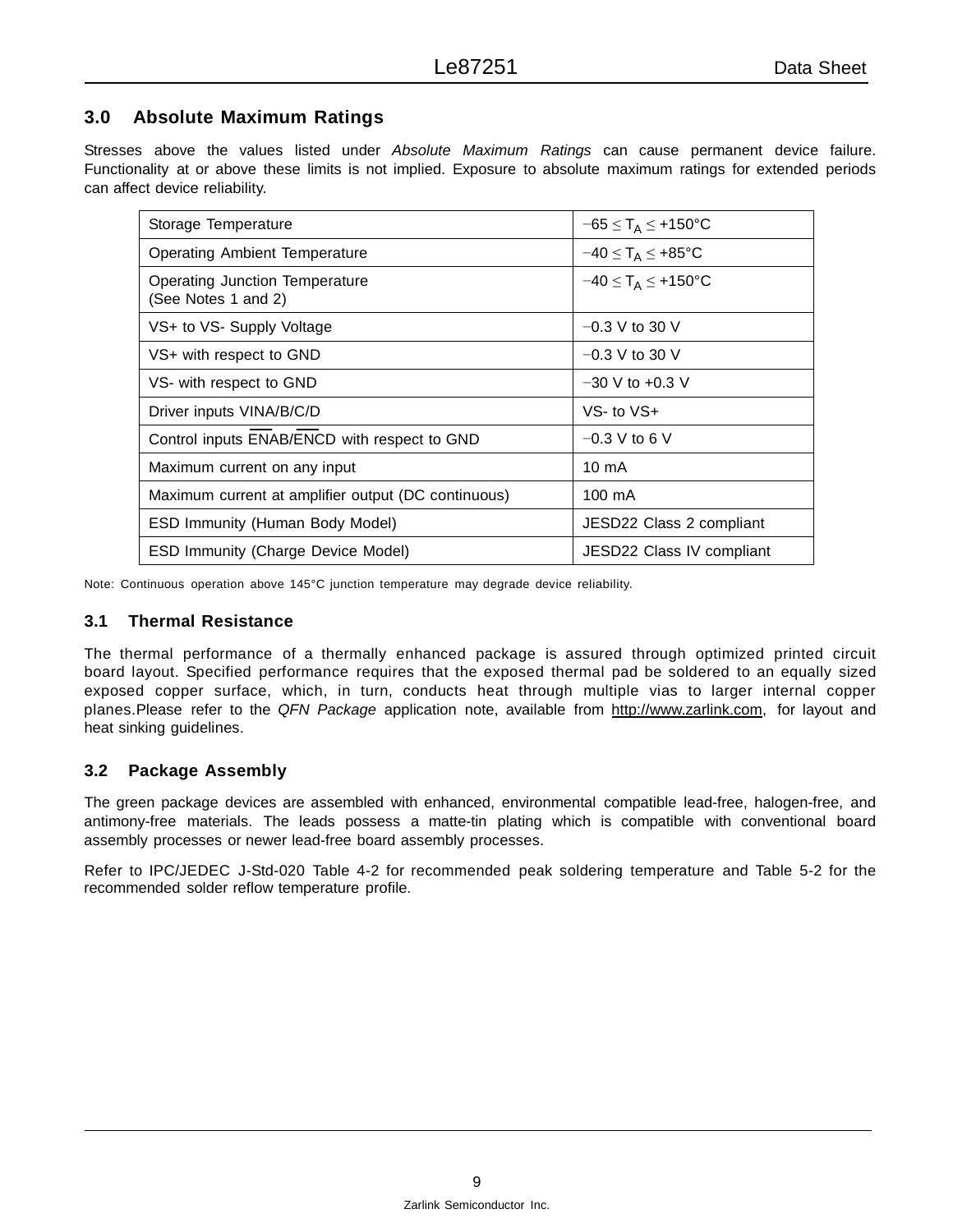## **4.0 Operating Ranges**

Zarlink guarantees the performance of this device over commercial (0°C to 70°C) and industrial (−40°C to 85°C) temperature ranges by conducting electrical characterization over each range and by conducting a single insertion production test coupled with periodic sampling. These characterization and test procedures comply with section 4.6.2 of Bellcore GR-357-CORE Component Reliability Assurance Requirements for Telecommunications Equipment.

| Ambient temperature                                            | -40 $^{\circ}$ C to +85 $^{\circ}$ C |
|----------------------------------------------------------------|--------------------------------------|
| VS+ with respect to GND                                        | $+12$ V $\pm$ 5%                     |
| VS- with respect to GND                                        | $-12$ V $\pm$ 5%                     |
| Single battery operation, VS+ with respect to GND (VS- to GND) | $+24V + 5%$                          |

## **5.0 Device Specifications**

**Typical Conditions***:* VS = ±12V, RL = 65Ω, unless otherwise specified, TA = 25°C.

#### **Min/Max Parameters***:* TA = −40 to +85°C

Amplifiers are tested separately.

| <b>Parameter</b>                      | <b>Description</b>                                | <b>Condition</b>                                            | Min.   | Typ.     | Max.   | <b>Unit</b>          |  |
|---------------------------------------|---------------------------------------------------|-------------------------------------------------------------|--------|----------|--------|----------------------|--|
| <b>Supply Current Characteristics</b> |                                                   |                                                             |        |          |        |                      |  |
| IS+ (Full IS)                         | Positive Supply Current<br>per Amplifier          | All outputs at 0V, $\overline{ENAB} = \overline{ENCD} = 0V$ | 3.75   | 4.0      | 5.3    | mA                   |  |
| IS- (Full IS)                         | Negative Supply<br>Current per Amplifier          | All outputs at 0V, $ENAB = ENCD = 0V$                       | $-5.1$ | $-3.8$   | $-3.0$ | mA                   |  |
| IS+ (power down)                      | Positive Supply Current<br>per Amplifier          | All outputs at 0V, $\overline{ENAB} = \overline{ENCD} = 5V$ |        | 0.2      | 0.4    | mA                   |  |
| IS- (power down)                      | Negative Supply<br>Current per Amplifier          | All outputs at 0V, $\overline{ENAB} = \overline{ENCD} = 5V$ | $-0.3$ | 0.1      |        | mA                   |  |
| <b>IGND</b>                           | <b>GND Supply Current</b><br>per Amplifier        | All outputs at 0V                                           |        | 0.25     |        | mA                   |  |
|                                       | Control Input (C0 and C1) Characteristics         |                                                             |        |          |        |                      |  |
| <b>VIH</b>                            | Input High Voltage                                | <b>ENAB and ENCD inputs</b>                                 | 1.6    |          |        | $\vee$               |  |
| <b>VIL</b>                            | Input Low Voltage                                 | <b>ENAB and ENCD inputs</b>                                 |        |          | 0.8    | V                    |  |
| <b>IIH</b>                            | Input High Current                                | $ENAB = ENCD = 5V$                                          | 5      | 20       | 40     | μA                   |  |
| IIL                                   | Input Low Current                                 | $ENAB = ENCD = 0V$                                          | $-85$  | $-50$    | $-30$  | μA                   |  |
|                                       | Amplifier Input (VINx+ and VINx-) Characteristics |                                                             |        |          |        |                      |  |
| <b>VOS</b>                            | Input Offset Voltage                              |                                                             | $-10$  | $\Omega$ | 10     | mV                   |  |
| <b>AVOS</b>                           | VOS mismatch                                      |                                                             | $-5$   | $\Omega$ | 5      | mV                   |  |
| IB                                    | Input Bias Current                                |                                                             | $-15$  |          | 14     | μA                   |  |
| $\triangle$ IB                        | <b>IB Mismatch</b>                                |                                                             | $-25$  | $\Omega$ | 25     | μA                   |  |
| <b>VCM</b>                            | Driver common mode<br>voltage                     | pins VCMAB/CD floating, reference to VS-                    | 0.475  | 0.5      | 0.525  | $ VS+ $ +<br>$ VS- $ |  |
| <b>ROL</b>                            | Transimpedance <sup>1</sup>                       |                                                             |        | 5        |        | $M\Omega$            |  |

| <b>Table 3 - Electrical Specifications</b> |  |
|--------------------------------------------|--|
|--------------------------------------------|--|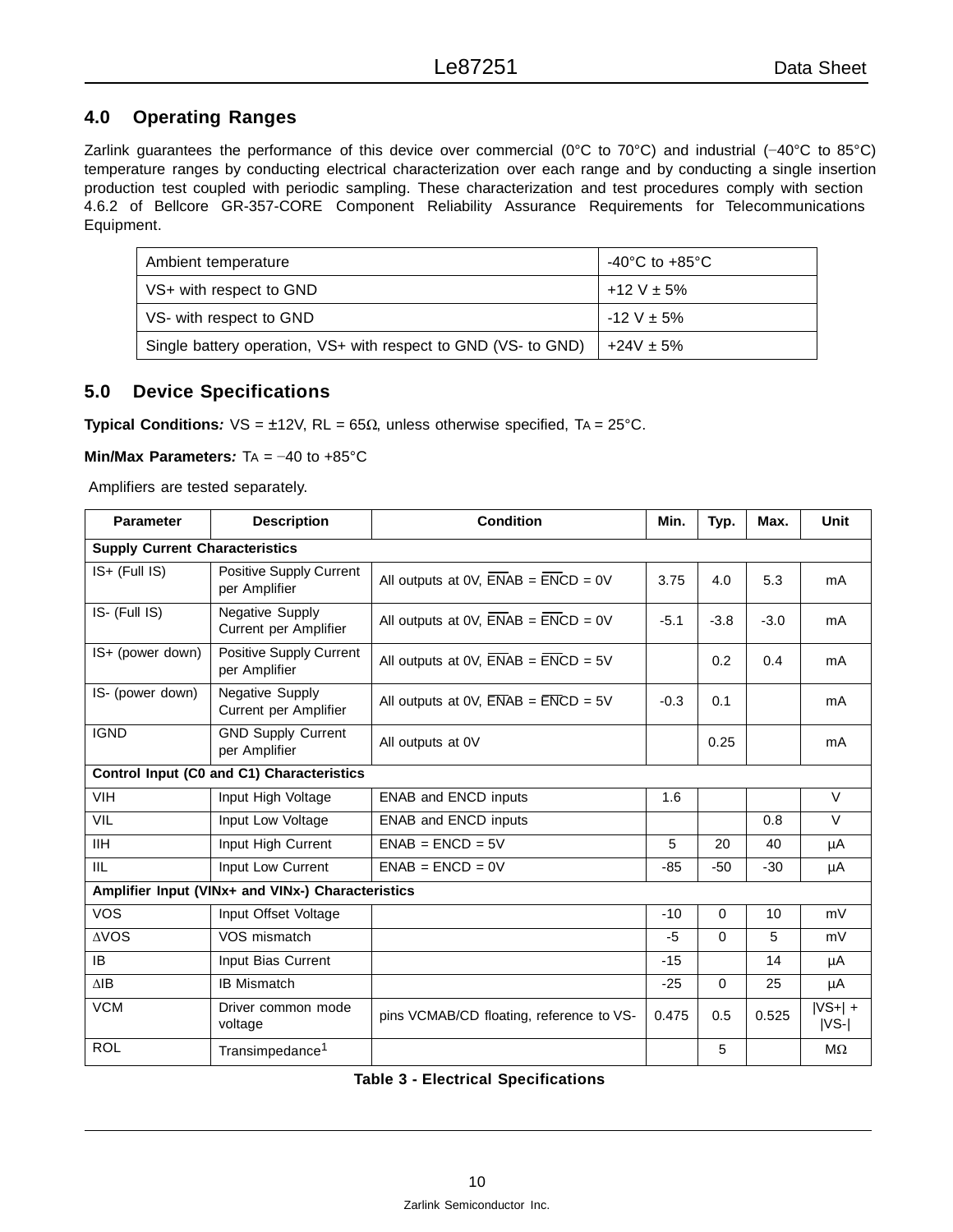| <b>Parameter</b>                                                                                            | <b>Description</b>                         | <b>Condition</b>                                             | Min.  | Typ.      | Max.    | <b>Unit</b>    |
|-------------------------------------------------------------------------------------------------------------|--------------------------------------------|--------------------------------------------------------------|-------|-----------|---------|----------------|
| eN                                                                                                          | Input Noise Voltage <sup>1</sup>           |                                                              |       | 3.5       |         | $nV/\sqrt{Hz}$ |
| iN                                                                                                          | Input Noise Current <sup>1</sup>           |                                                              |       | 13        |         | $pA/\sqrt{Hz}$ |
|                                                                                                             | Amplifier Output (VOUT) Characteristics    |                                                              |       |           |         |                |
| <b>VOUT</b>                                                                                                 | Loaded Output Swing                        | $RL = 100 \Omega$                                            | ±10.3 | ±11.<br>1 |         | $\vee$         |
|                                                                                                             | (RL Single-ended to<br>GND)                | $RL = 30 \Omega (+)$                                         | 10.1  | 10.7      |         | $\vee$         |
|                                                                                                             |                                            | $RL = 30 \Omega (-)$                                         |       | $-10.5$   | $-10.1$ | V              |
| <b>IOUT</b>                                                                                                 | Output Current <sup>1</sup>                | VOUT = 0.6 V, RL = 1 $\Omega$                                |       | 600       |         | mA             |
| <b>Amplifier Dynamic Characteristics</b>                                                                    |                                            |                                                              |       |           |         |                |
| <b>THD</b>                                                                                                  | <b>Total Harmonic</b><br><b>Distortion</b> | f = 1 MHz, RL = 50 $\Omega$ , VOUT = 16 Vpp                  |       | $-75$     |         | dBc            |
| <b>MTPR</b>                                                                                                 | Multi-Tone Power Ratio                     | 26 kHz to 1.1 MHz, RL = 100 $\Omega$ ,<br>PLINE = $20.4$ dBm |       | $-70$     |         | dBc            |
| <b>SR</b>                                                                                                   | Slew rate<br>$(single-ended)^1$            | VOUT from -8 V to +8 V measured at $±4$ V                    | 200   | 400       |         | $V/\mu s$      |
| AV                                                                                                          | Voltage Gain                               | VOUT = 16 Vpp, RL = 100 $\Omega$                             | 12.9  | 13.0      | 13.1    | V/V            |
| Note 1: This parameter is not tested in production. It is guaranteed by design and device characterization. |                                            |                                                              |       |           |         |                |

**Table 3 - Electrical Specifications**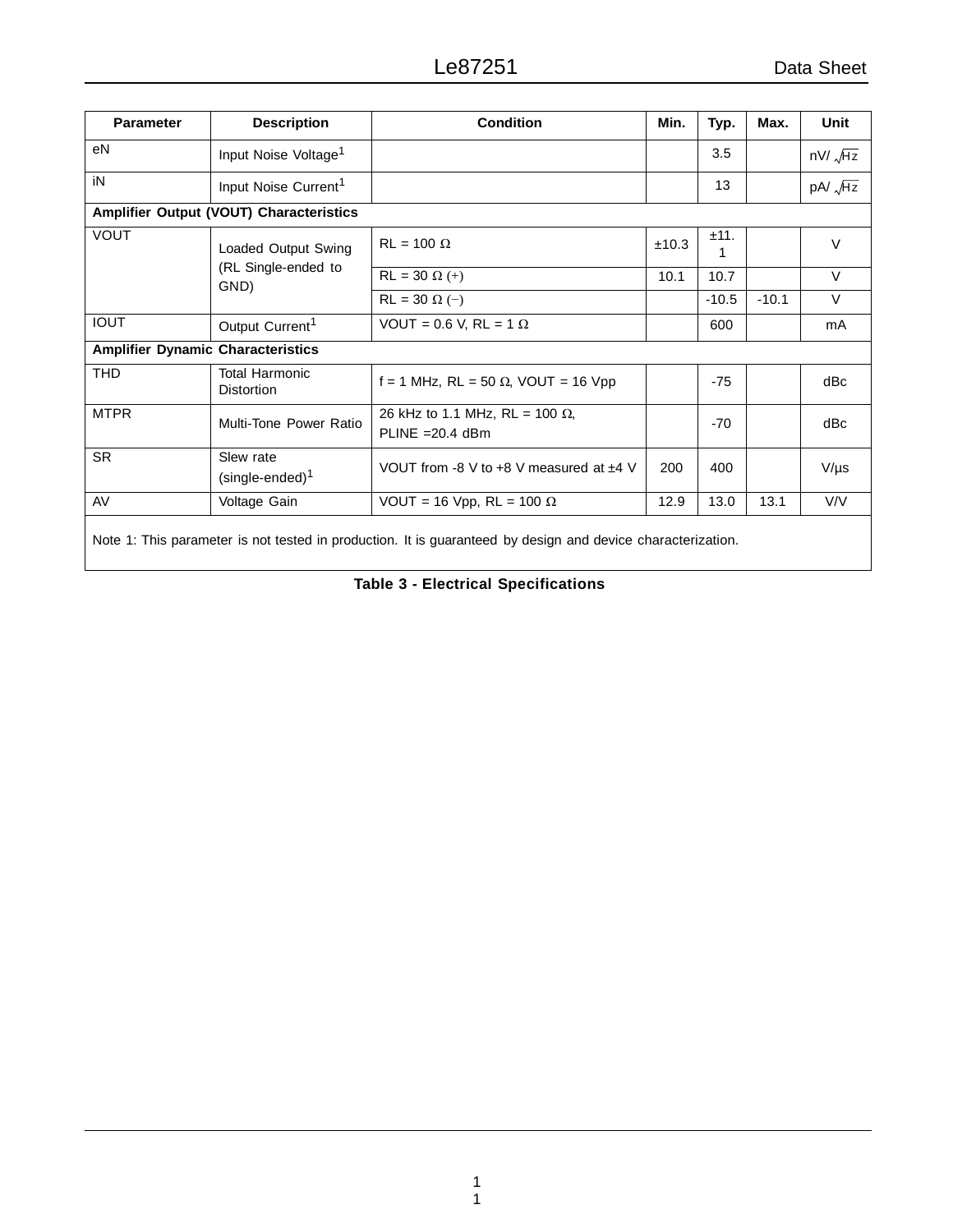## 6.0 Physical Dimensions

GIFN 16L 4x4

6.1 16-Pin QFN



1. DIMENSIONING AND TOLERANCE IS IN CONFORMANCE TO ASME Y14.5-1994 ALl.. DIMENSIONS ARE IN MIWMETERS " IN DEGREES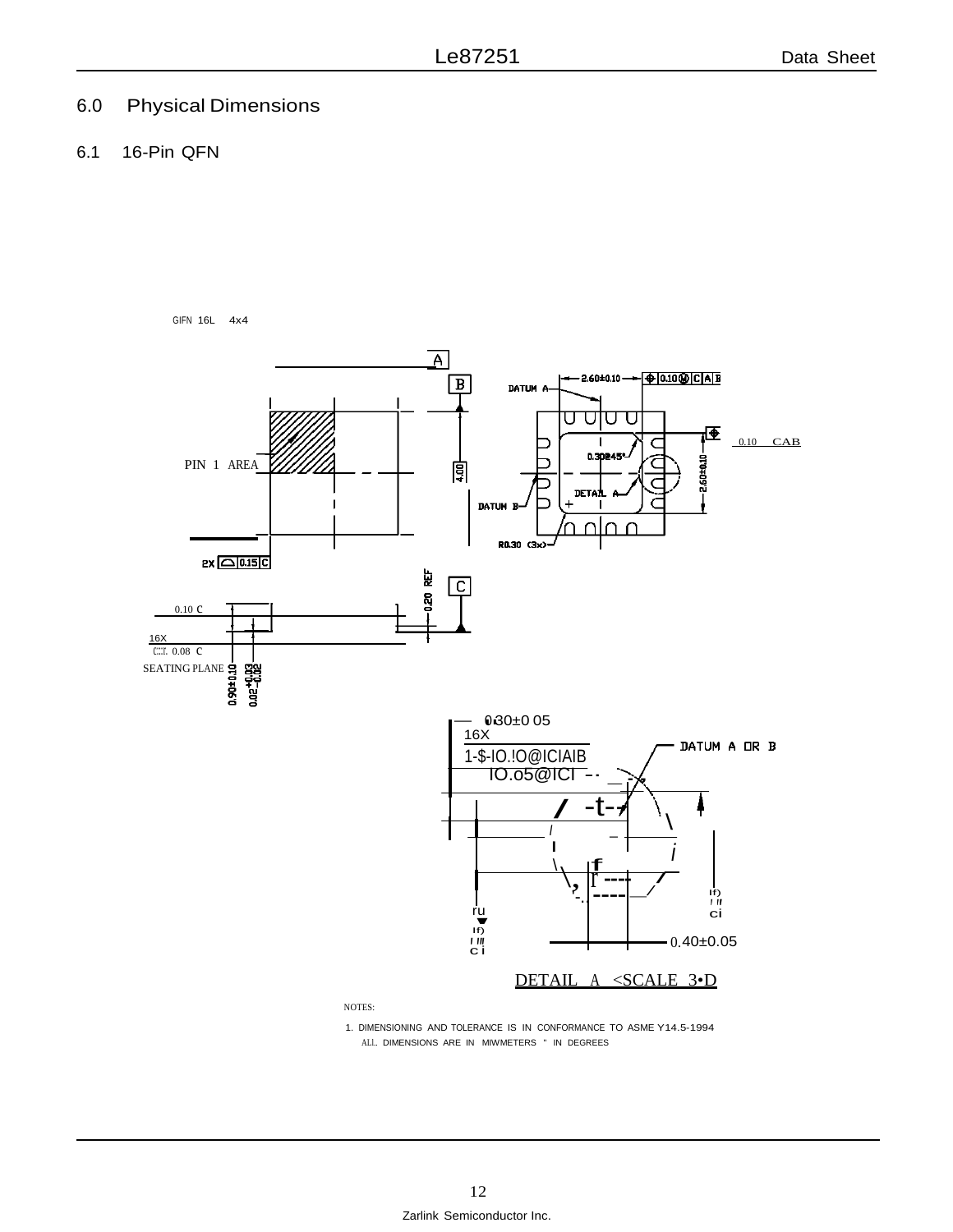## **7.0 Revision History**

#### **7.1 Version 1 to Version 2**

- Document is changed from "Preliminary Data Sheet" to "Data Sheet".
- Added a note in Table 3 on page 10 and 11.

#### **7.2 Version 2 to Version 3**

• Updated the Absolute Maximum Rating table on page 9.